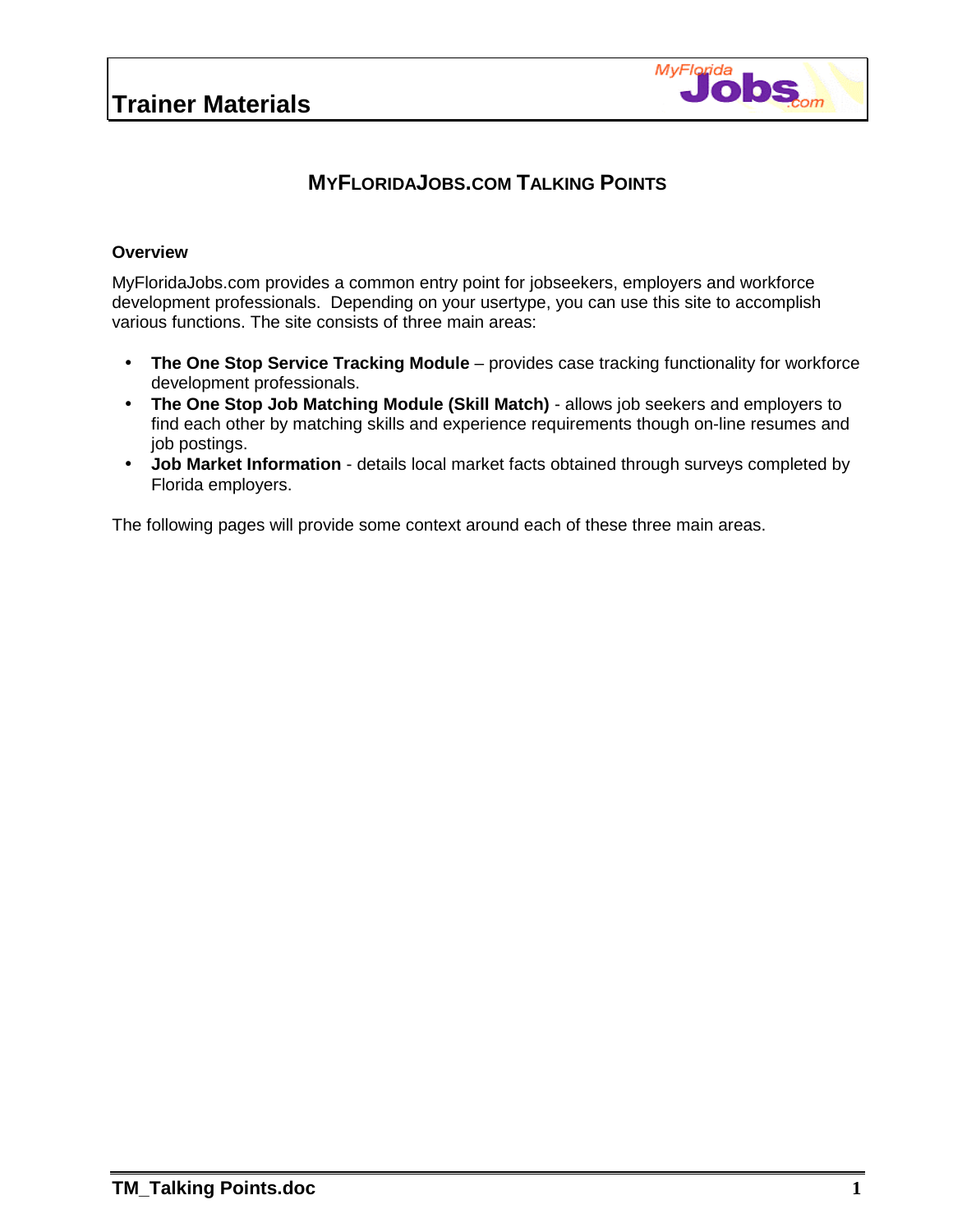## **Trainer Materials**



## **INTRODUCTION TO THE ONE STOP SERVICE TRACKING MODULE**

#### **What is the One Stop Service Tracking Module?**

The One Stop Service Tracking Module (OSST) is the new case tracking system that is being rolled out to the State of Florida. Current WAGES MIS users will now use OSST to track case management activities and to provide data for state and federal level reporting.

The goal of the OSST project is to develop a system that enables local Workforce Development Boards and Service Providers to:

- more effectively track Welfare Transition customers
- •provide better access to customer information
- •provide data for state and federal level reporting

#### **Who developed the One Stop Service Tracking Module?**

One of the key teams assembled to define OSST was the OSST User Group. This group represented local WAGES users, WAGES supervisors, and WAGES policy makers from across the state and across various roles and levels of responsibility. This group has been key in helping to define the requirements of the system, including how to provide enhanced case management capability for career managers.

Application design began in May, 2000 and is being piloted in January, 2001 with three regions in Florida: Region 12 (Workforce Central Florida), Region 15 (Hillsborough County Workforce Board) and Region 20 (Workforce Development Board of the Treasure Coast).

#### **How will OSST help users perform work functions?**

OSST has been designed to help eliminate some of the challenges that users currently face, such as:

- •Duplicate data entry
- •High learning curve
- •Difficulty tracking customer outcomes
- Losing people in the pipeline (both in the interface and from a case management perspective)

These challenges have been addressed in the following ways:

To help with minimizing duplicate data entry:

• OSST is used to complete work registration for ODDS. The information required for work registration has been identified and will be sent through a nightly interface to the ODDS system.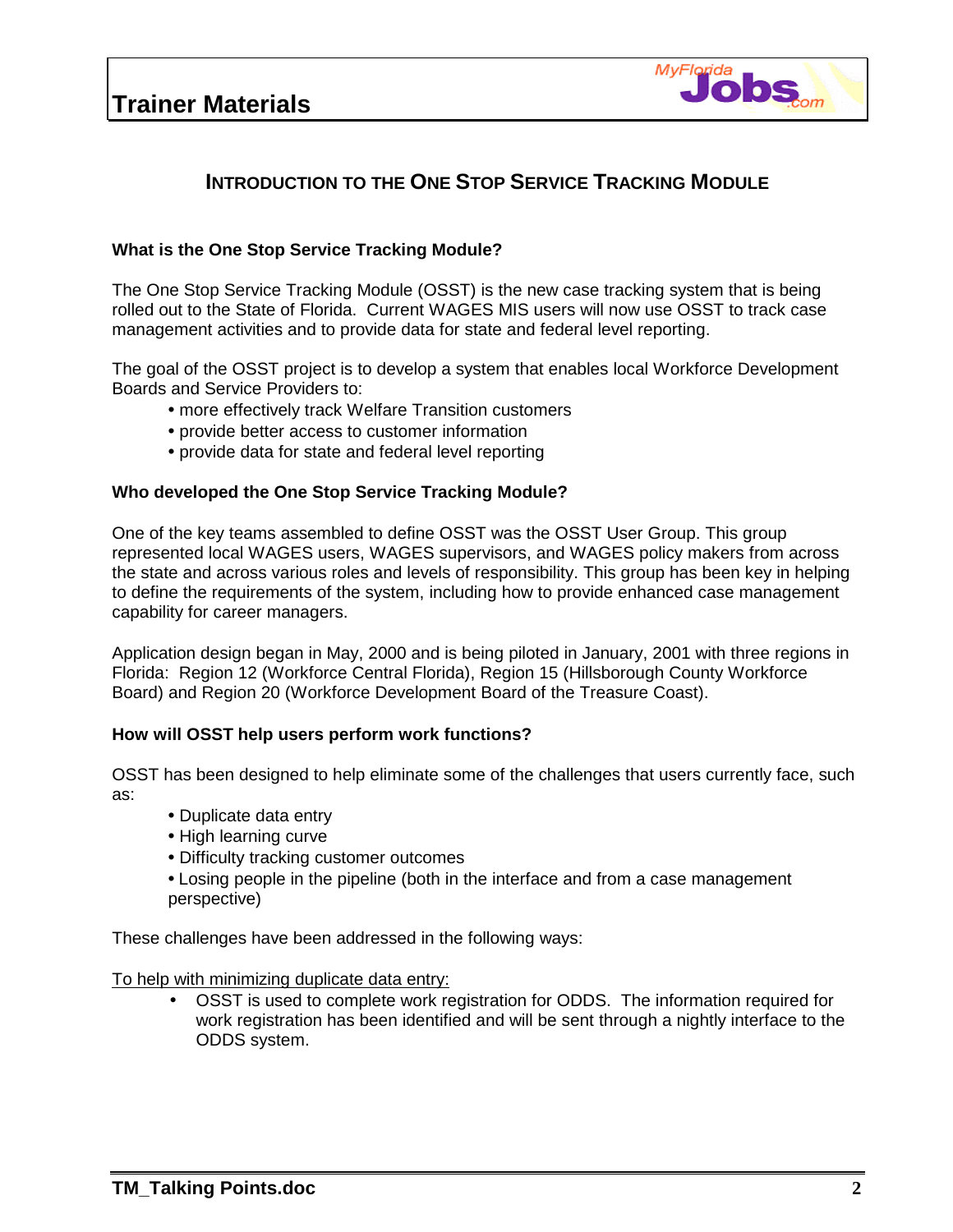

To help with reducing the high learning curve:

- Access to field, application and policy level help
- Intuitive, easy to use interface that guides a case worker through the steps needed to start, update and manage various aspects of the case
- Eliminates codes. Instead, services and activities will be spelled out. For example, instead of calling a Child Care service a 640, it will be listed as "Child Care" in the system. Instead of calling Transitional Child Care a 650, it will be listed as "Transitional Child Care."

To help reduce the difficulty associated with tracking customer outcomes :

• In the example of a service ending, there is an outcome screen that captures specific information such as the reason for the service ending and customer satisfaction with that service. There are similar outcome screens for training and other skill development activities.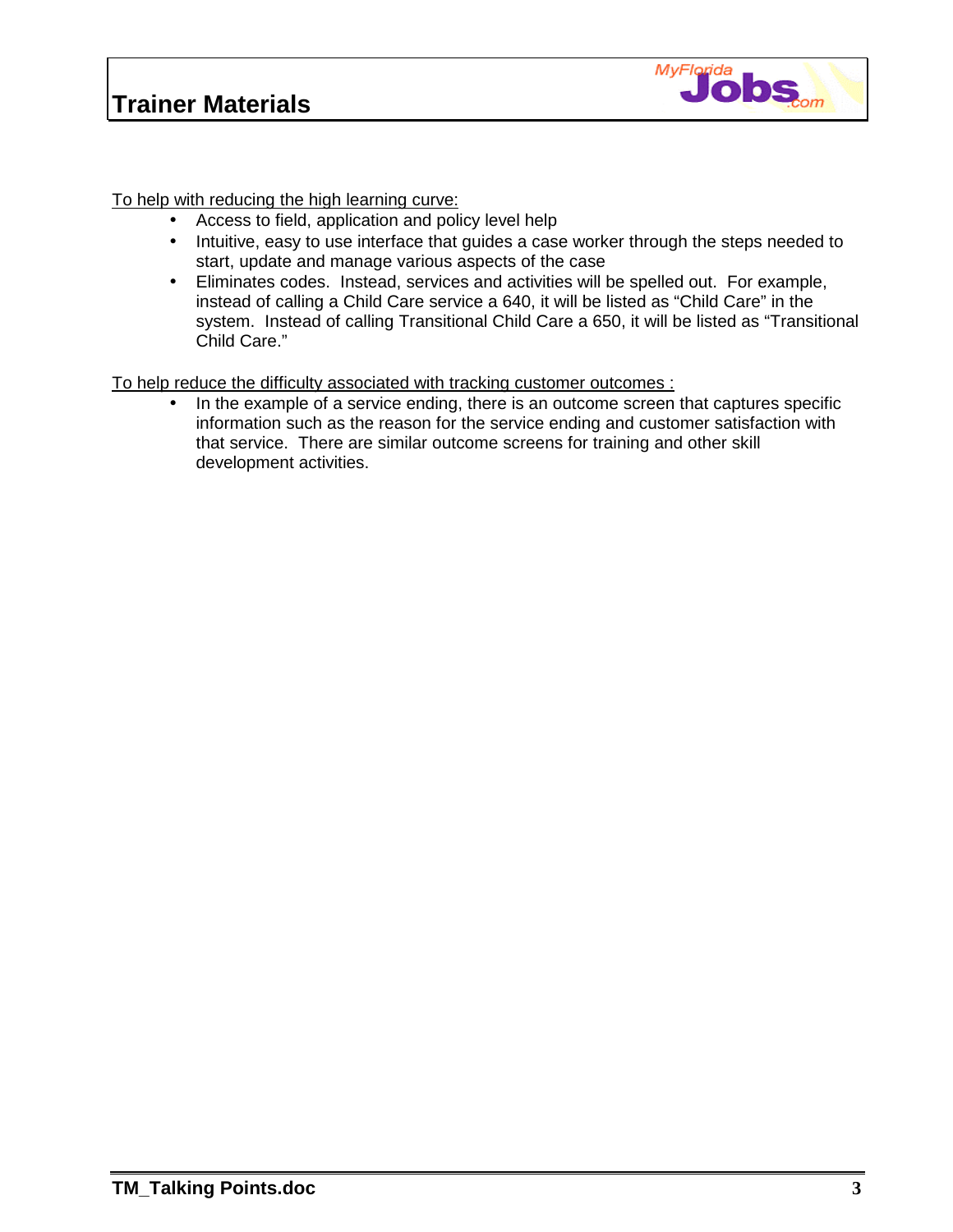

## **INTRODUCTION TO SKILL MATCH**

#### **What is Skill Match?**

Skill Match is an interactive web application created to bring Florida's jobseekers and employers together. The application is based on matching not just a jobseeker's previous experience and education, but his or her *skills* with an employer's requirements. In this way, jobseekers find the opportunities which fit their personal expertise, and employers find candidates who fit their specific needs immediately, on-line, quickly, and efficiently.

### **How Does Skill Match Work?**

Employers and jobseekers are brought together when matches are made of jobseekers' resumes with employers' job postings. Once a jobseeker creates a resume or an employer creates a job posting, either may search for matches.

Employers begin by registering their company. This involves entering in basic contact information, company size and HR information. They are then able to post available positions which include job descriptions, salaries, benefits and work hours, required skill sets, aptitudes and education levels. The Employer Home Page can be modified to include a company specific URL, additional information and logo for marketing purposes.

Jobseekers begin by registering as well. Registering as a jobseeker involves creating an ID number and secure password. They then create an electronic resume, or personal profile, that contains personal demographic information, contact information, desired salary figures, skills, aptitudes and educational information, and previous work experience. After creating a resume, a jobseeker can perform a job search using his or her resume as the matching criteria. They can also locate open positions by performing more general searches.

#### **What Are the Benefits?**

• What are the benefits for the **employer community**?

This tool offers an alternative recruitment method and access to a pool of resources. It allows employers to directly post, update, and close job orders for open positions via an interactive, on-line application. Employers are able to view posted resumes of skilled individuals to fill open positions on-line. They can electronically and directly contact jobseekers (through email) to recruit potential candidates for open job positions. This tool assists placement firms, employment and workforce development agencies and career centers in directing qualified applicants, with the required skills, towards employers with posted job orders. The employer also automatically creates an Employer Home Page when a new account is created. This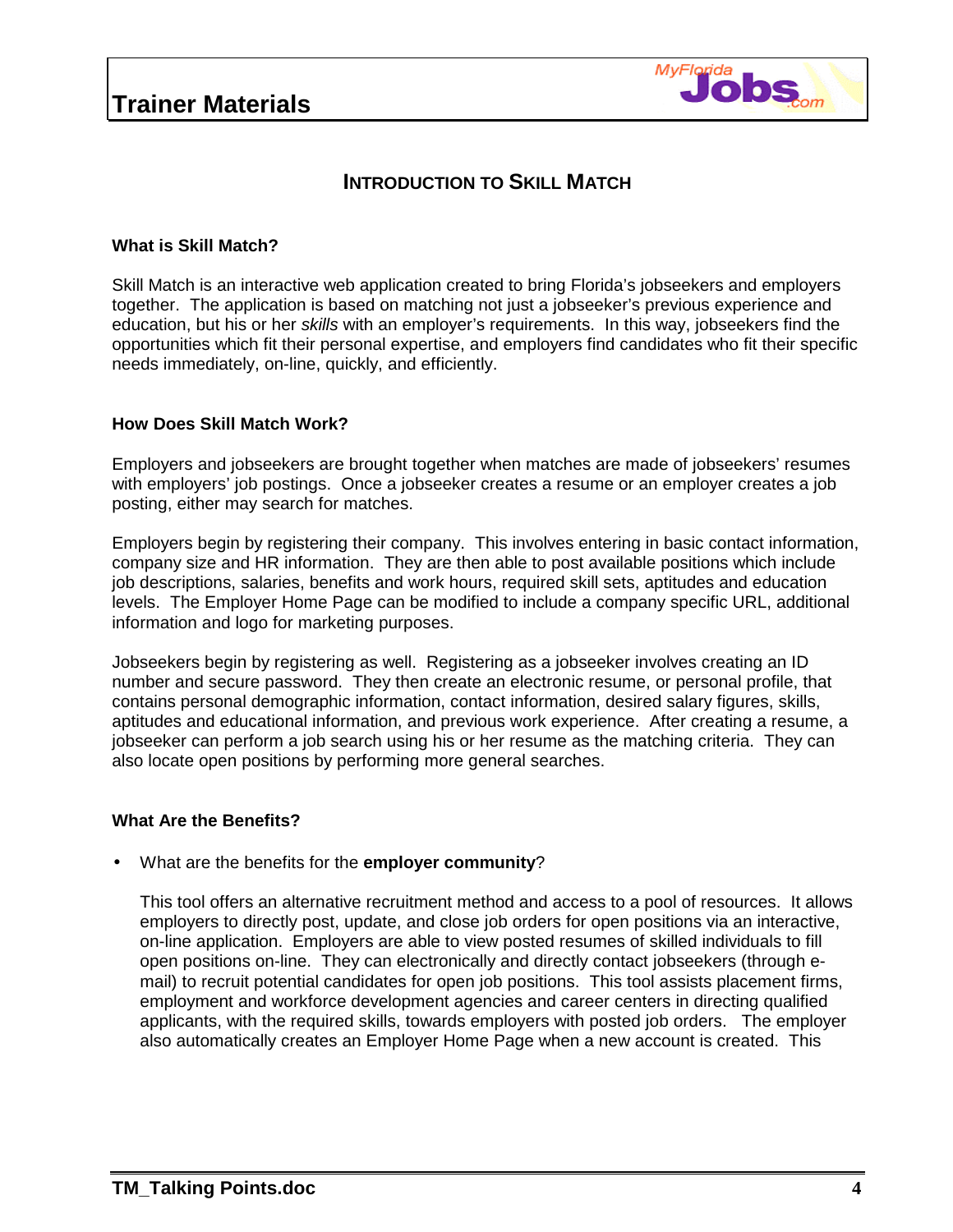# **Trainer Materials**



home page allows the employer to market themselves to jobseekers by adding their company logo, displaying open positions and adding an in-depth description of their business.

#### • What are the benefits for the **jobseeker community**?

The Skill Match application matches jobseekers with jobs requiring their specific skills. Jobseekers can post and update personal resumes themselves via an interactive, on-line application. They can view posted open job positions requiring their specific skills, via an interactive, on-line application. Employers can be electronically contacted directly (through email) to pursue application for open job positions.

#### • What are the benefits for the **workforce development professionals**?

The Skill Match application is designed to assist with implementing welfare reform in Florida. The focus on skills helps direct individuals towards employment and towards self-sufficiency. Case Managers have the ability to access a customer's resume from within a customer's case. In addition, someone in a job developer type role has the option of simultaneously maintaining multiple jobseeker and employer accounts. They will have all of the information about their clients' accounts at their fingertips.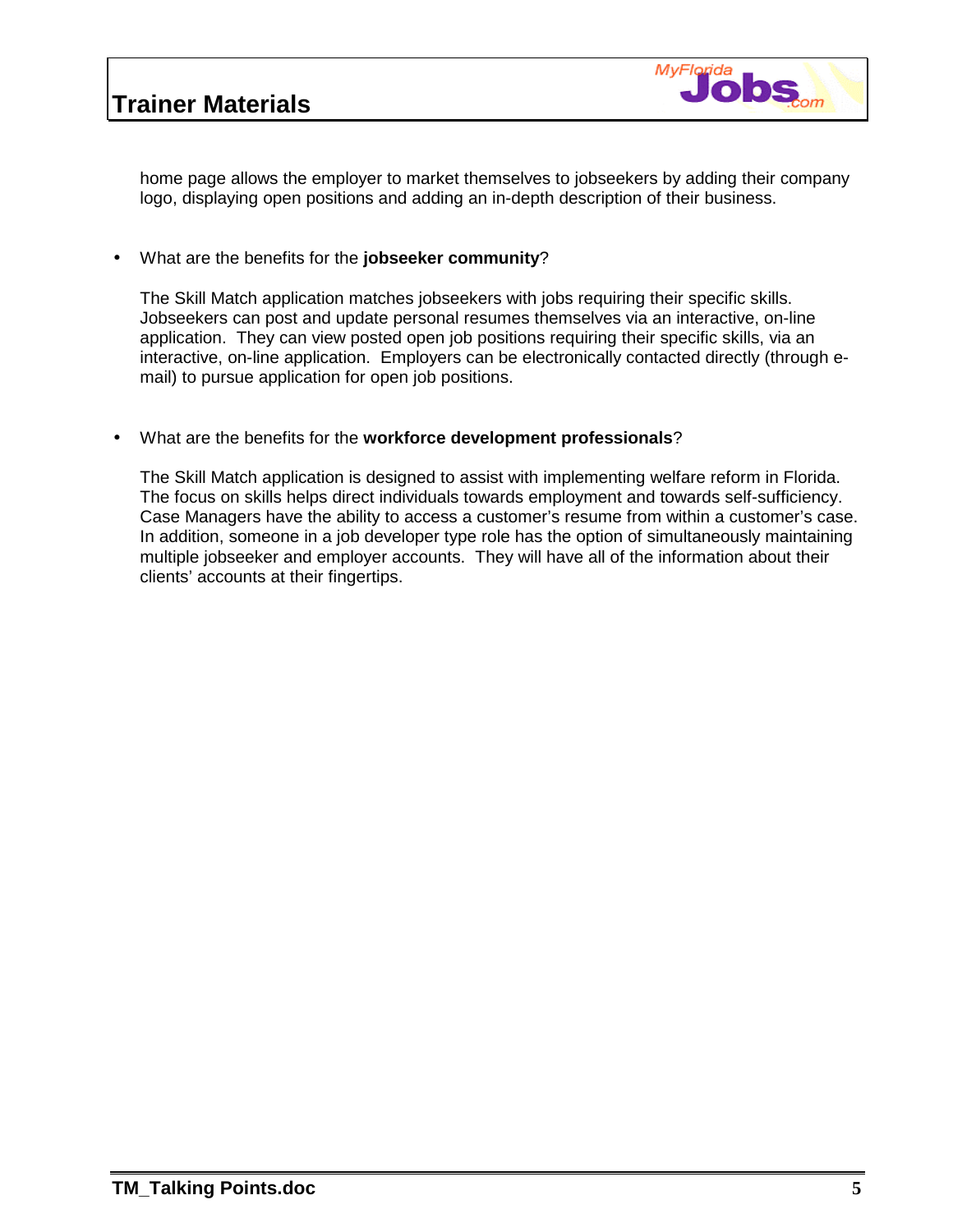

### **INTRODUCTION TO JOB MARKET INFORMATION**

#### **What is Job Market Information?**

For those workforce regions that have completed an ERISS survey- surveyed Job Market Information will be accessible for users to view. For those workforce regions that have not completed an ERISS survey, State Labor Market Information will be provided for users to view. The following paragraphs provide an overview of the information available in both the surveyed and non surveyed regions.

#### **Job Market Information in Surveyed Regions**

Job Market Information is an innovative, interactive application targeted at providing employers, jobseekers and workforce development professionals with localized employment information. A crucial portion of developing the economic well-being of communities is ensuring that all employers, jobseekers, and workforce development professionals have the information systems and technologies available to effectively use and share information.

Job Market Information allows users to access information on particular industries, occupations, employers, and training providers via several search options. An overview of the type of information that can be accessed by any user of Job Market Information is included below:

- Detailed information about a particular occupation, including: wages commonly paid (experienced and non-experienced), the size of the local labor market for the occupation, prevalent education level of persons in the occupation, the most prevalent hiring method utilized for the occupation, the frequency of hiring high school students, part-time employees, etc..
- Graphs summarizing the following information about a specific occupation: employer difficulty in finding qualified applicants (experienced and non-experienced), internships and on-the-job training provided, hiring trends, employer education requirements, prevalent hiring methods, and frequency of hiring part-time or temporary employees
- Listings of specific industries which hire persons into selected occupations, and detailed information about specific employers within a selected industry